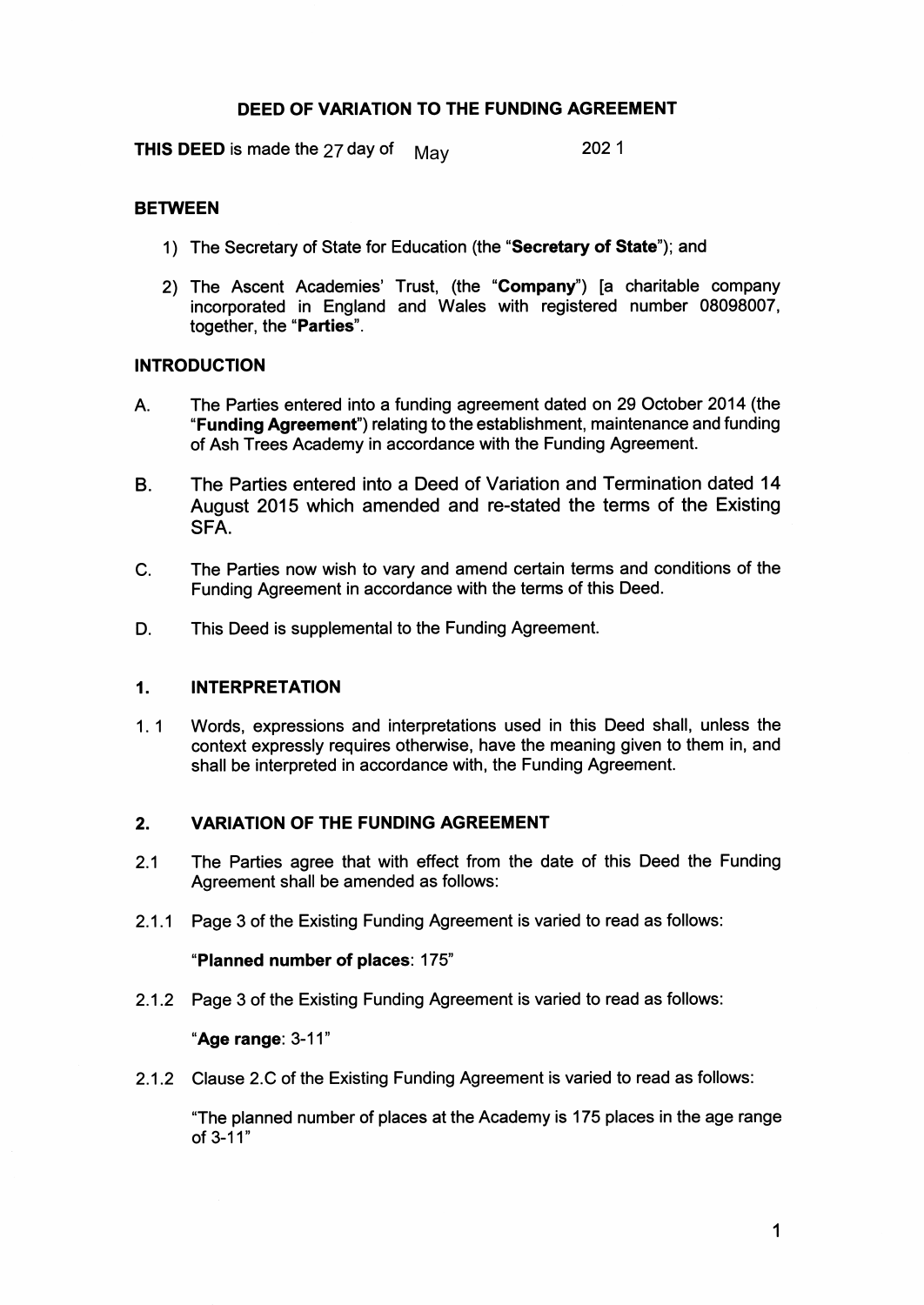2.2 Except as varied by this Deed, the Funding Agreement shall remain in full force and effect.

### 3. Governing law and jurisdiction

- 3.1 This Deed, and any disputes or claims arising out of or in connection with it, its subject matter or formation (including non-contractual disputes or claims). shall be governed by and construed in accordance with English law.
- 3.2 The parties irrevocably agree that the English courts have exclusive jurisdiction to settle any dispute or claim that arises out of or in connection with this Deed or its subject matter or formation (including non-contractual disputes or claims).

# 4. Counterparts

4.1 This Deed may be executed in any number of counterparts and by the parties to it on separate counterparts, each of which when so executed and delivered shall be an original, but all the counterparts shall together constitute one and the same instrument.

IN WITNESS whereof this Deed has been executed by the parties hereto and is intended to be and is hereby delivered on the date first above written.

> $\lambda$  $\lambda$ 1

EXECUTED as <sup>a</sup> deed by affixing the corporate seal of the Secretary of State for Education authenticated by:

 $\mathcal{Z}$ 

/óuly authorised by the Secretary of State for Education

**EXECUTED** as a deed by The Ascent Academies' Trust, acting by:

Director Director/Secretary

**OR** 

EXECUTED as <sup>a</sup> deed by The Ascent Academies' Trust, acting by:

Director